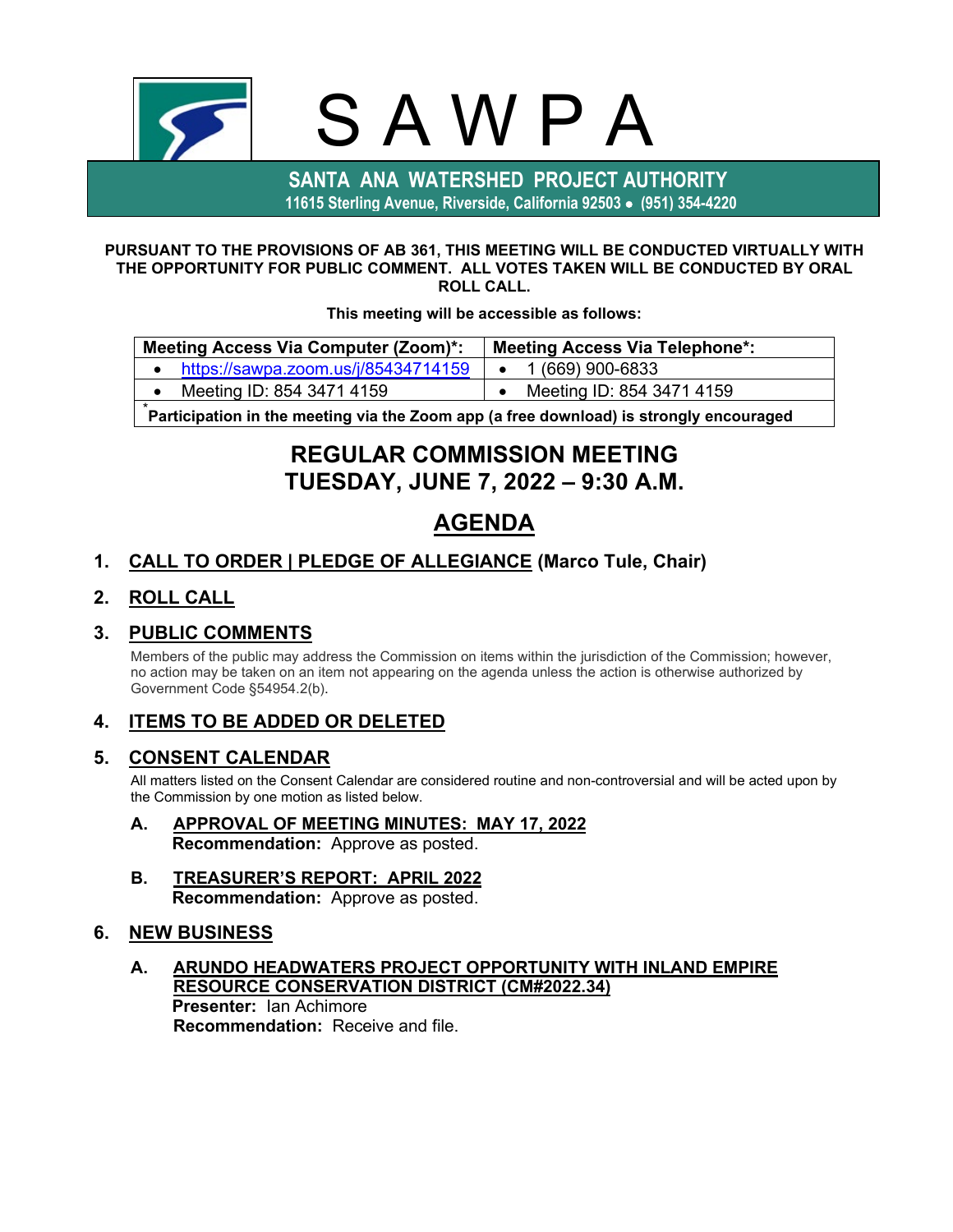#### **B. DISADVANTAGED COMMUNITIES INVOLVEMENT PROGRAM: RESOLUTION REGARDING 2021 URBAN AND MULTIBENEFIT DROUGHT RELIEF GRANT PROGRAM SET-ASIDE FUNDING (CM#2022.35)**

**Presenter:** Rick Whetsel

**Recommendation:** Adopt Resolution No. 2022-10, to authorize the application for a grant under the 2021 Urban and Multibenefit Drought Relief Grant Program for Disadvantaged Community Involvement Set-Aside Funding that designates a representative to sign the application, and in the event of an award of grant funds, a representative to execute the funding agreement and all necessary documentation.

# **C. SANTA ANA RIVER WATERSHED WEATHER MODIFICATION PILOT PROGRAM OPERATIONS REQUEST FOR PROPOSALS (CM#2022.36)**

### **Presenter:** Mark Norton

**Recommendation:** Authorize issuance of a Request for Proposals for the Santa Ana River Watershed Weather Modification Pilot Program Operations services.

## **7. INFORMATIONAL REPORTS**

**Recommendation:** Receive for information.

#### **A. CHAIR'S COMMENTS/REPORT**

#### **B. COMMISSIONERS' COMMENTS**

#### **C. COMMISSIONERS' REQUEST FOR FUTURE AGENDA ITEMS**

### **8. CLOSED SESSION**

There were no Closed Session items anticipated at the time of the posting of this agenda.

### **9. ADJOURNMENT**

#### **PLEASE NOTE:**

Americans with Disabilities Act: If you require any special disability related accommodations to participate in this meeting, call (951) 354-4220 or email svilla@sawpa.org. 48-hour notification prior to the meeting will enable staff to make reasonable arrangements to ensure accessibility for this meeting. Requests should specify the nature of the disability and the type of accommodation requested.

Materials related to an item on this agenda submitted to the Commission after distribution of the agenda packet are available for public inspection during normal business hours at the SAWPA office, 11615 Sterling Avenue, Riverside, and available at [www.sawpa.org,](http://www.sawpa.org/) subject to staff's ability to post documents prior to the meeting.

#### **Declaration of Posting**

I, Sara Villa, Clerk of the Board of the Santa Ana Watershed Project Authority declare that on June 2, 2022, a copy of this agenda has been uploaded to the SAWPA website at [www.sawpa.org](http://www.sawpa.org/) and posted at SAWPA's office, 11615 Sterling Avenue, Riverside, California.